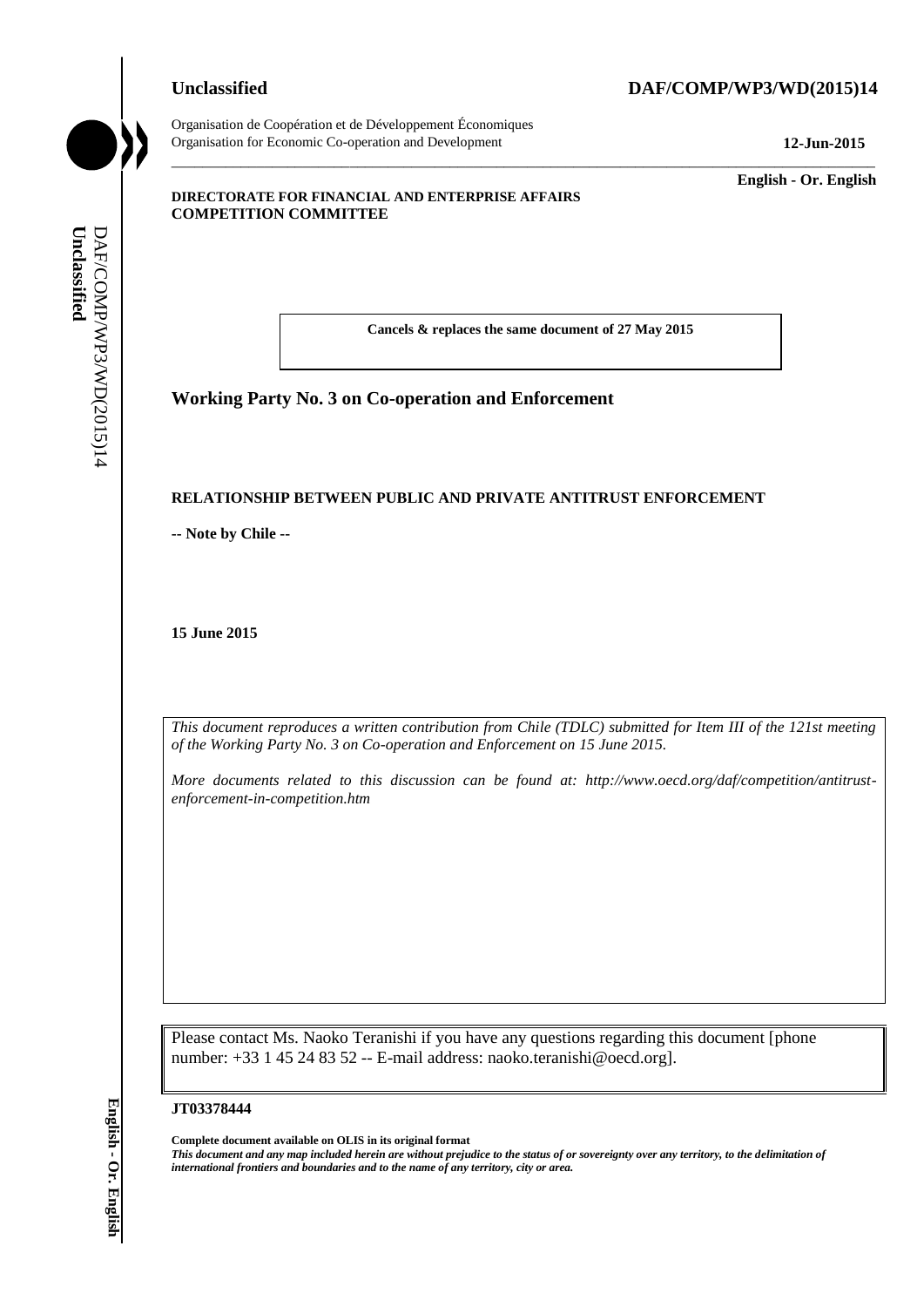# DAF/COMP/WP3/WD(2015)14

# **-- Chile (TDLC) --**

1. Enforcing competition law is quite a difficult task. On the one hand, the authority must be very careful when intervening in markets. A wrong decision of the agency could cause serious damage to markets, and therefore to social welfare. On the other hand, the magnitude of this task is enormous because competition agencies, unlike sector regulators, must supervise what is happening in all markets, which is almost impossible.

2. For these reasons, some jurisdictions have entrusted private companies to "cooperate" with the competition authorities in enforcing the law. Theoretically, private firms should have incentives to prosecute anticompetitive behaviors and seek compensation of damages; therefore, they could become "coenforcers". In the United States, this approach has had amazing results. Since the very beginning, the antitrust system has allowed private parties to sue firms or economic agents seeking compensation for damages. The law provides real incentives to private parties because they can sue for treble damages.

3. Allowing private parties to sue firms for anticompetitive acts is very efficient for antitrust agencies, because it allows them to set their priorities and focus on the most important markets and the biggest cases.

4. The Chilean competition system ("the System") has a strong tradition in public enforcement but not in private enforcement. In fact, since the introduction of the first antitrust law in 1959, the institutional design has contemplated a public agency in charge of enforcing competition provisions, and it did not consider private enforcement until 2003.

5. Before the 2003 law reform (Law N° 19.911), private parties were not allowed to bring cases directly before the Commissions<sup>1</sup>; they had to present their claims to the National Economic Prosecutor's Office ("FNE"), which could decide whether or not to bring the case before the Commissions. Although the legal system theoretically allowed private parties to sue firms in parallel before civil courts for seeking compensation for damages, that was very uncommon before the case was resolved by the Commissions, because these bodies had the knowledge and expertise to state what behavior should be considered anticompetitive or not.

6. Law  $N^{\circ}$  19.911<sup>2</sup> introduced some changes related to private enforcement. First, it granted private parties the right to bring competition cases directly to the Competition Tribunal. However, private parties cannot seek compensation for damages; they can only pursue the imposition of sanctions. In order to obtain compensation for damages, private parties must initiate a new procedure before the civil courts, after the competition trial is completed. Second, the Law established a shorter procedure for compensation of damages before the civil courts. Third, it considered a kind of fast track to pursue compensation of damages; private parties don't have to prove the illegal conducts in civil litigation -the Competition Court's decision proves that-; they have to prove damages and the causality between damages and anticompetitive behaviors.

7. In spite of the changes introduced by the Law  $N^{\circ}$  19.911, there are still not so many incentives for private enforcement under the Chilean competition system: the path is very long and expensive since private parties must face two trials and succeed in both, in order to get compensation for damages.

 $\mathbf{1}$ <sup>1</sup> Before the creation of the Competition Tribunal, competitions cases were resolved by administrative bodies called Preventive Commissions and the Judiciary Body called Antitrust Commission.

<sup>&</sup>lt;sup>2</sup> This Law created the Competition Tribunal, which replaced the previous Commissions.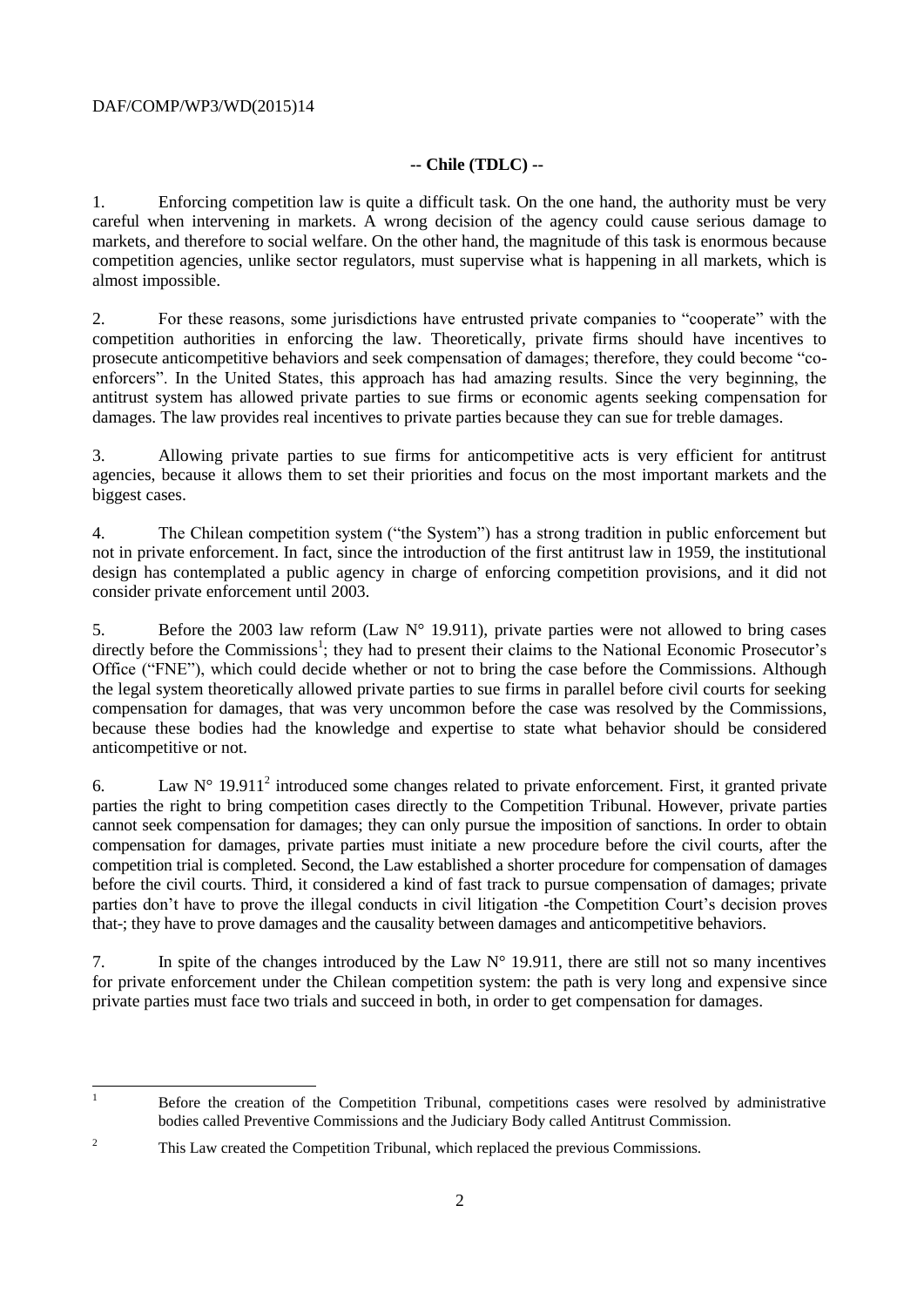8. Notwithstanding, after reviewing the data of the cases resolved by the Tribunal since the legal reform mentioned above come into effect –March 2004-, we can conclude that private parties have used enthusiastically their right to sue firms for anticompetitive behaviors. Effectively, from 2004 until today, the Competition Tribunal has resolved 146 contentious cases, of which 101 were originated by private parties; that is 69% of the total contentious cases that have been solved by a Competition Tribunal decision.

9. It is worth noting that most of the cases brought by private parties relate to issues of abuse of dominant position and unfair competition. This is not unusual, because in those situations competitors are very aware about what is happening in markets; therefore, they can easily detect anticompetitive behaviors. On the contrary, it is very difficult for private parties to bring a cartel case before the Tribunal, because they don't have the powers and tools to investigate them and to gather evidence of collusion -powers that the FNE currently has-.

10. It is too early to conclude whether private enforcement has allowed the FNE to focus on important cases, specifically prosecuting cartels. However, data shows that only in 10% of cases initiated by private parties the agency participated in the trial as a co-litigator. In addition, since the enactment of the Law N° 20.361 in 2009, which established a leniency program and granted investigative powers, such as dawn raids, the number of cases related to cartels presented to the Tribunal by the FNE has increased in 0%.

11. It is also interesting to examine the success rate of private enforcement. In cases of abuses of dominant position initiated by private parties, 14 of them (33%) finished with some kind of sanction or measure, while in 29 of them (67%) firms were acquitted. This point is very relevant since according to the law, private parties must obtain a favorable decision in order to be able to seek compensation for damages in civil courts.

12. This explains why so few cases that have been resolved by civil courts.

13. In addition to these problems, private parties must face other challenges in civil courts. As was said before, the core of the discussion in civil litigation relates to the amount of damages -notably expressed in market share losses- and the causality between damages and anticompetitive behaviors, issues that are very difficult to prove, and with which civil courts are not familiar.

14. The data confirms this diagnosis. Before Law N° 19.911, very few cases were presented before the civil courts. One of the few examples of a "success experience" in this matter, was a lawsuit initiated by a local airline against the largest national airline, requesting compensation for damages caused by predatory practices. After 9 years of civil litigation, the local firm obtained reparation related to direct damages and lost profits; the Supreme Court did not consider non-pecuniary damages.

15. After Law  $N^{\circ}$  19.911, the situation has changed, albeit not dramatically. While it is true that we have observed an increase in the number of cases initiated by private parties before civil courts, the difficulties of proving damages and the causality between damages and anticompetitive behaviors seems to continue.

16. Indeed, since March 2004 there have been no more than 10 civil cases, most of them originating from abuse of dominant position and unfair competition behaviors. As we have mentioned above, in those situations the directly injured parties -generally competitors- are more aware about what is happening in markets and have more incentives and information to sue for compensation for damages. Only in two cases, the directly injured parties have obtained compensation for damages, including lost profits.